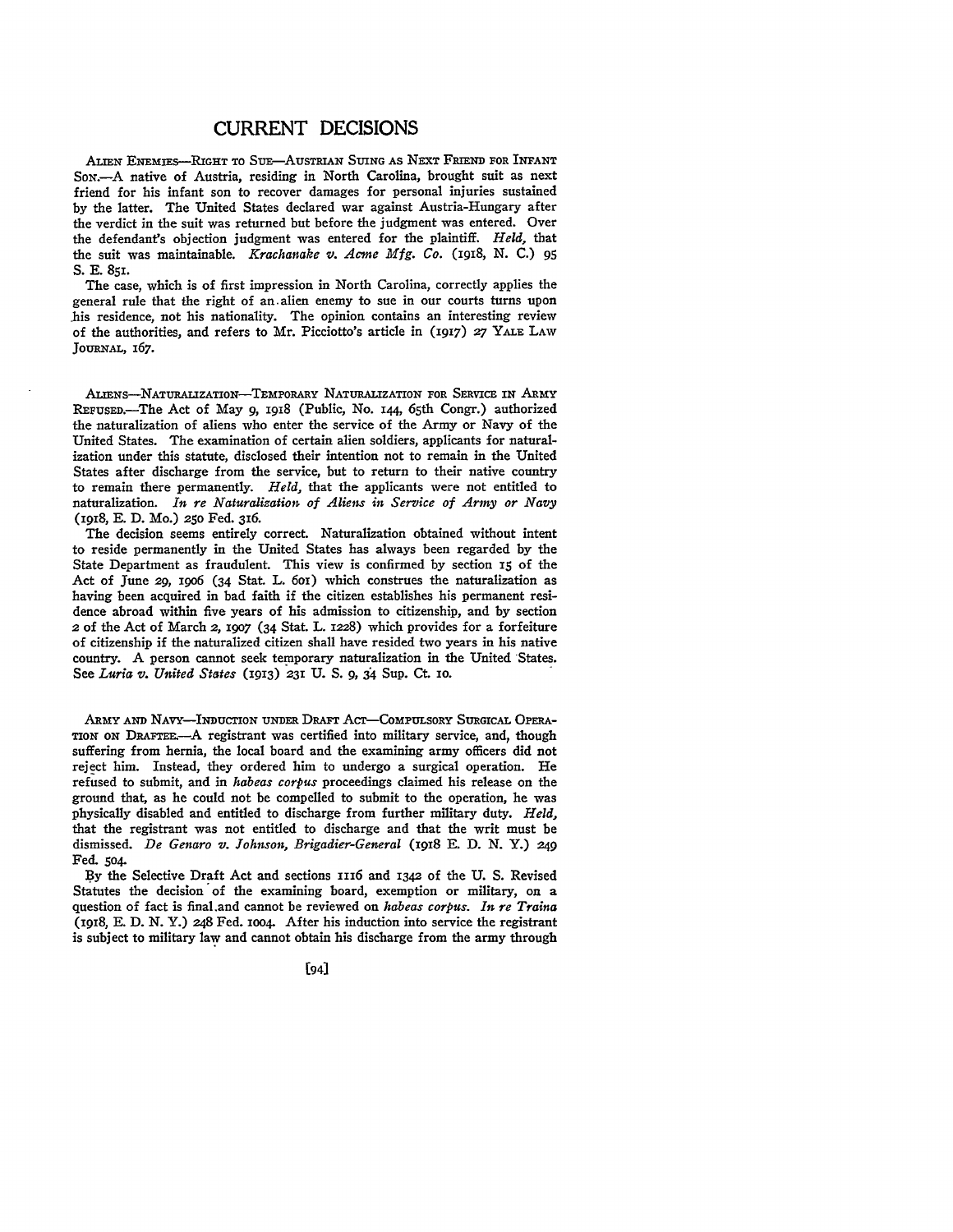the civil courts. **By** military law a soldier may be required to submit to an operation designed to increase his fitness for service and not endangering his life. See **(1917)** Manual for Courts-Martial, **U. S.** Army, **33.**

BANKRUPTCY-PREFERENCES-REVIVING BARRED DEBT AS PREFERENCE.-The day before a petition in bankruptcy was filed against him, a debtor made a payment upon a statute-barred debt, intending to revive it. The debtor was aware of his insolvent condition, the creditor was not. The creditor, offering to restore the payment, filed his claim on the revived debt. *Held,* that the claim was allowable since its revival could not be considered a preference, the creditor being unaware of the insolvency. *In re Salmon* (1917, **C.** C. A. 2d) 249 Fed. **300.** The decision in the instant case overrules the judgment of the lower court

reported in (igi6, S. D. N. Y.) **239** Fed. 413. There the revival was treated as an "incumbrance" and held void under section 67e of the Bankruptcy Act. This view, as pointed out in (1917) *27* YALE LAw **JoURNAL, 126,** is **highly** questionable and unsupported **by** authority. It is submitted that the Circuit Court of Appeals took the proper view of the situation when it regarded the revival merely as a preference and not as an "incumbrance."

**CONSTITUTIOAL** LAw-Ex POST FACTO LAWS--NENW YORK PAROLE LAW VAim.-The Parole Commission Act of New York (Laws **1915,** ch. **579),** providing for a system of indeterminate sentence and parole for criminals, does not become actually effective in a given territory until certain local authorities appoint a Parole Commission. The relator in a writ of *habeas corpus* maintained that as applied to him the act was *ex post facto.* The crime for which he was imprisoned was committed after the passage **by** the legislature of the law in question but before it had become fully operative in the part of the state concerned **by** the appointment of a Parole Commission. *Held,* that the law was not *ex post facto* as applied to the relator. *People ex rel. Cerzosie v. The Warden of New York County Penitentiary (1918,* **N.** Y.) **119 N. E.** 564.

The decision, which apparently has no exact precedent to support it, seems equally sensible and sound. The law in question obviously does not in any way produce the kind of unfair result against which the constitutional prohibition of *ex post facto* laws is directed. The decision may profitably be compared with *Neal v. Hines* (1918, **Ky.)** *203* **S.** W. 578, holding constitutional, as applied to persons already convicted of crime, a statute extending the beriod during which parole could not be granted. There, however, the original parole statute expressly provided that the persons described should be eligible to parole "as now or may hereafter be prescribed." (The attention of the learned reader is called to an editorial note in (1918) 34 L. **QuART.** REv. **9,** pointing out that the expression *ex postfacto* is in current usage incorrectly written and printed as three words, *ex post facto.* Among the first to commit this error was Lord Coke; he was followed **by** Blackstone, Bentham and Austin. So it is not surprising that the error became general.)

**CoNTRACTs-THIB PA=y** BENEFIciARY-SuiT **BY** DONEE-BENEFICIARY.-A husband promised his wife on her death bed that in consideration of her exe- cuting a certain will he would himself bequeath a specified sum to a favorite niece of the wife. The niece sued the husband's executor for breach of the above promise. *Held* (three judges dissenting), that the niece was entitled to maintain an action on the contract. *Seaver v. Ransom (19z8,* **N.** Y.). Decided Oct. **I, 1918.**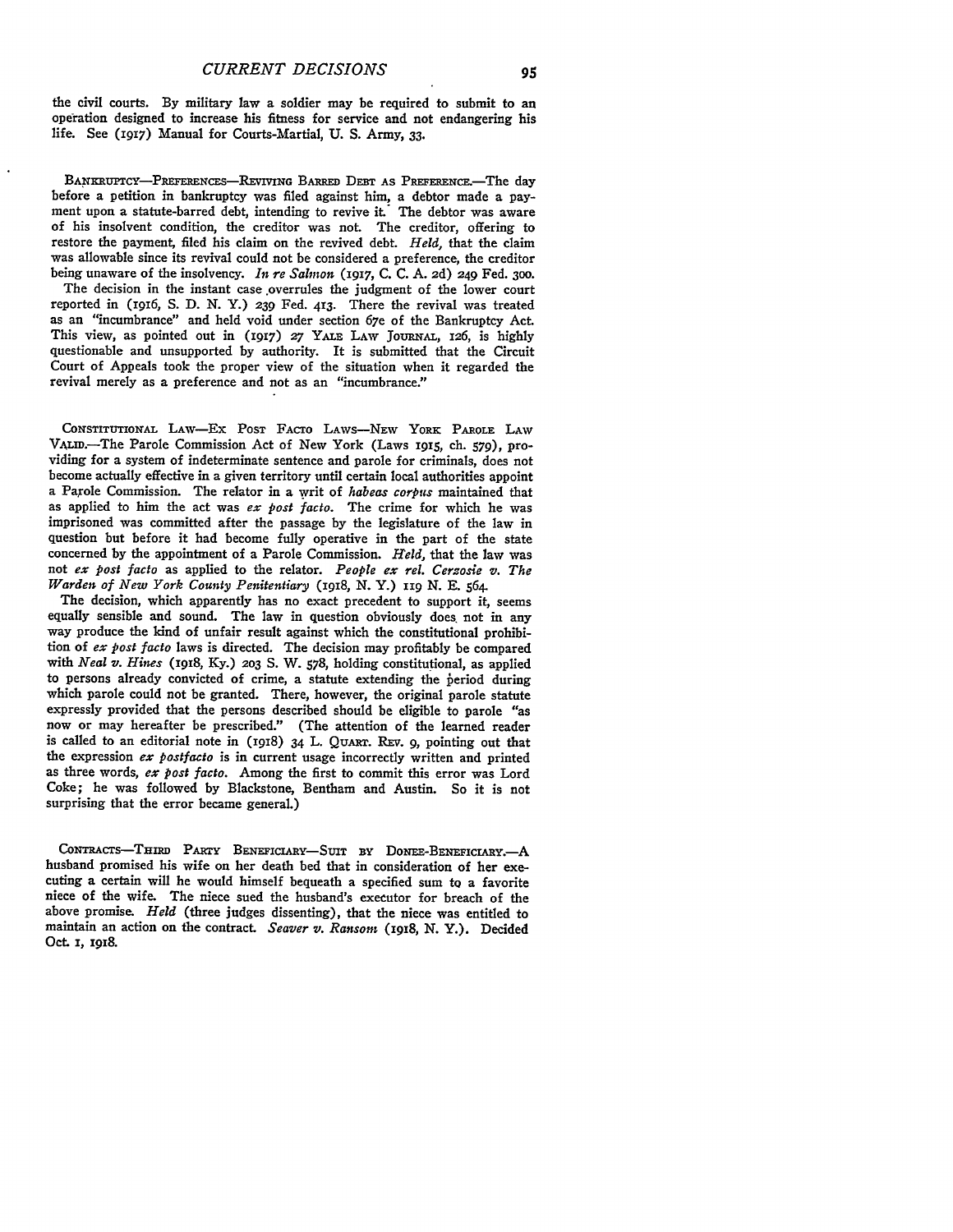The Court of Appeals here affirms the decision of the Appellate Division (1918) 168 N. Y. Supp. 454, as to which see note in 27 YALE LAW JOURNAL, 563. See also Corbin, *Contracts for the Benefit of Third Persons* (I918) **27** YALE LAW JOURNAL, 1008, which is cited in the opinion. The development of the New York law on this subject is set forth in an excellent opinion of Mr. Justice Pound, and the statement of the lower court that "The doctrine of *Lawrence v. Fox* is progressive, not retrograde" is approved.

DOWER-PERSONS ENTITLED-DESERTING AND ADULTEROUS WIFE.- A married woman deserted her husband in **1871** and never returned to him. For many years she lived in adultery with other men. In 1914 the husband died testate. The wife claimed dower in his estate. The claim was resisted on the ground that under the Statute of Westminster II, **13** Edw. I, ch. 34 **(1285),** which came to be recognized as part of the common law of England, the desertion and subsequent adultery of the wife operated to bar her claim for dower. *Held,* that the wife was entitled to dower. Eschweiler, **J.,** *dissenting. Davis v. Davis* (1I918, Wis.) 167 **N.** W. **879.**

The majority of the court took the view that the statutory system of divorce in Wisconsin, which makes adultery a ground for divorce, had. provided a broader remedy than the English law and had therefore superseded it. The dissenting judge took the view that the Wisconsin statutes merely gave an additional remedy without conflicting with the English law in any way. The cases in other jurisdictions are in conflict. Citations are given in the prevailing and in the dissenting opinion. From the point of view of policy there seems no answer to the dissenting judge's view that "the'-faithless ought not now to be rewarded as though faithful."

**INJUNCTION-RESTRAINING ENFORCEMENT OF ALLEGED** INVALID **ORDINANCE.-** The Shredded Wheat Company, a New York corporation, asked in Illinois for an injunction to restrain the City of Elgin from enforcing an ordinance which required the payment of a license fee **by** any person distributing hand bills, samples, and other advertising matter. The complainant claimed that in distributing its advertising matter it was engaged in interstate commerce and that therefore the ordinance was unconstitutional. It alleged that "irreparable injury" would result from enforcement of the ordinance, but to substantiate this allegation stated no other facts than those given above. *Held,* that the complainant was not entitled to equitable relief. *Shredded Wheat Co. v. City of Elgin* **(1918,** Ill.) **12o N. E.** 248.

The decision in the case is an excellent example of the lack of provision in our system of law for the rendering of declaratory judgments. See Borchard, *The Declaratory Judgment, supra,* **p. i.** Relief in equity is here denied on the ground that "there is no reason why the validity of the ordinance may not be determined **by** a court of law in **. . .** a [criminal] prosecution. If it is invalid, the prosecution will fail and the complainant will not be injured, and if it is valid, there is no ground upon which its enforcement should be enjoined." Thus the plaintiff is compelled, in order to ascertain whether he is legally privileged to distribute the advertising matter without a license, to run the risk of subjecting himself to a successful criminal prosecution if his attorney's view of a doubtful question of constitutional law turns out to be incorrect.

**JOINT TENANCY-PERsoNAL** PROPERTY-JOINT **BANK** DEPosrr **PAYABLE TO** SupvivoR-Mrs. Rusk deposited money in a bank and received a certificate of deposit payable to herself or her daughter, "or the survivor." The bank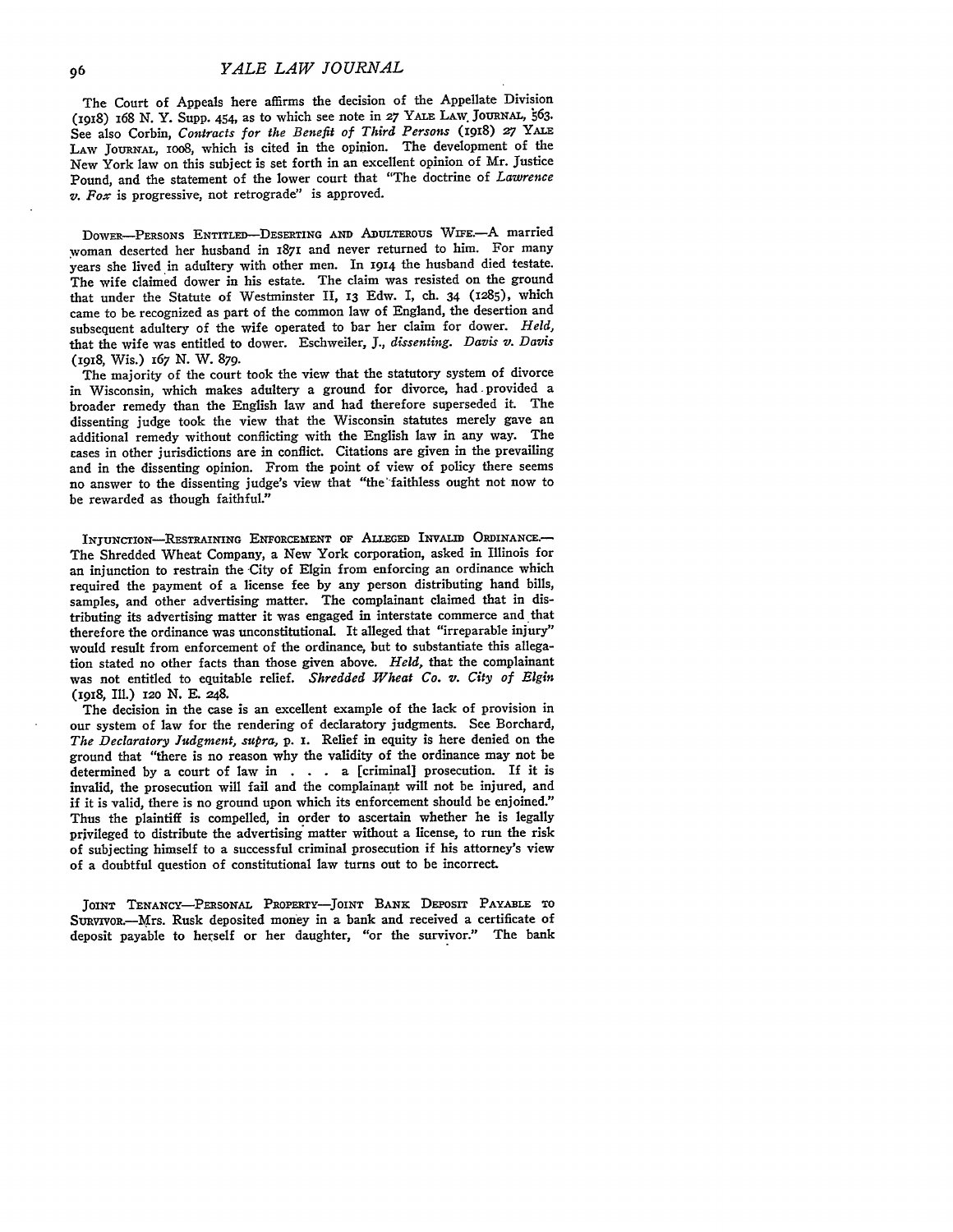thereafter paid interest on the deposit to the daughter. When Mrs. Rusk died the daughter claimed the deposit for her own and a granddaughter claimed it for Mrs. Rusk's estate. *Held,* that the daughter was entitled to the deposit. *Erwin v. Felter* **(1918,** IlL) **119 N. E. 926.**

The Appellate Court had held that no valid gift of the money had been effected **by** the deposit. *Felter v. Erwin* **(1917) 2o6** Ill. **App. 521.** The Supreme Court gives no consideration to the principles relating to gifts but treats the transaction as creating a joint-tenancy. In cases involving joint bank deposits the right of the survivor is usually sustained, but the courts are by no means agreed as to the true grounds for reaching this result. See *Wisner v. Wisner* (1918, W. Va.) **95 S. E.** 8o2; and cases collected in L. R. **A. 1917 C, 550.**

**MINES AND MINERALs-ExTRALATERAL RIGHTS-Two** FISSURES **wrrH ONE** APEx-Some distance below the apex a true fissure vein separated into two fissures or descending limbs, one of which dipped northerly through one side line and the other of which dipped southerly through the opposite side line. *Held,* that the one apex controlled both descending limbs and that the location of the apex had extralateral rights on both limbs and through both side lines. *Jim Butler Tonopah Mining Co. v. West End Consolidated Mining Co.* **(1918) 38** Sup. **Ct. 574.**

This is quite consistent with previous decisions dealing with veins forming a junction on the dip. Where there are two apices they may be located separately and the elder location gets the entire vein at the line of juncti **U. S.** Rev. **St.** see. **2336.** In the lower court the vein in this case had been described as an anticlinal fold, the crest of which was held to be an apex. *Jim Butler, etc. Co. v. West End, etc. Co.* **(1916) 39** Nev. **375, 158** Pac. **876.** That supposed "crest" now appears to be the top edge of a single fissure, splitting below into two descending limbs.

STATUTORY CONSTRUCTION-PRACTICE OF MEDICINE-DIAGNOSING DISEASE. The defendant, a "chiropractor" who held no license to practice medicine, operation by a competent surgeon. The defendant was convicted of "practicing medicine" without a license. *Held*, that the diagnosis of disease constituted the "practice of medicine" within the meaning of the Minnesota statute. *State v. Rolph* **(1918,** Minn.) *167* **N.** W. **553.**

The decision follows previous adjudications in Minnesota. Statutes regulating the practice of medicine fall into two classes: **(I)** those which seek to prevent the use of drugs, surgical instruments, etc., **by** unlicensed persons; **(2)** those unlicensed persons. Under the first class, the "chiropractor" is not practicing medicine. State v. Fite (1916) 29 Idaho,  $463$ , 159 Pac. 1183. Under the second class, he is. *People v. Oakley* **(I916) 3o** Cal. **App. 419, I58** Pac. **5o5.**

WILLS-LEGACIES ON CONDITION-CONDITION DEPENDENT UPON CONDUCT OF LEGATEE'S HUSBAND VOID.<sup>-</sup>-A testator bequeathed property in trust, directing the trustee to pay the income thereof to the testator's two granddaughters upon<br>the condition that they and their husbands, if they should marry, entirely<br>abstain from the use of tobacco and of all kinds of intoxicating li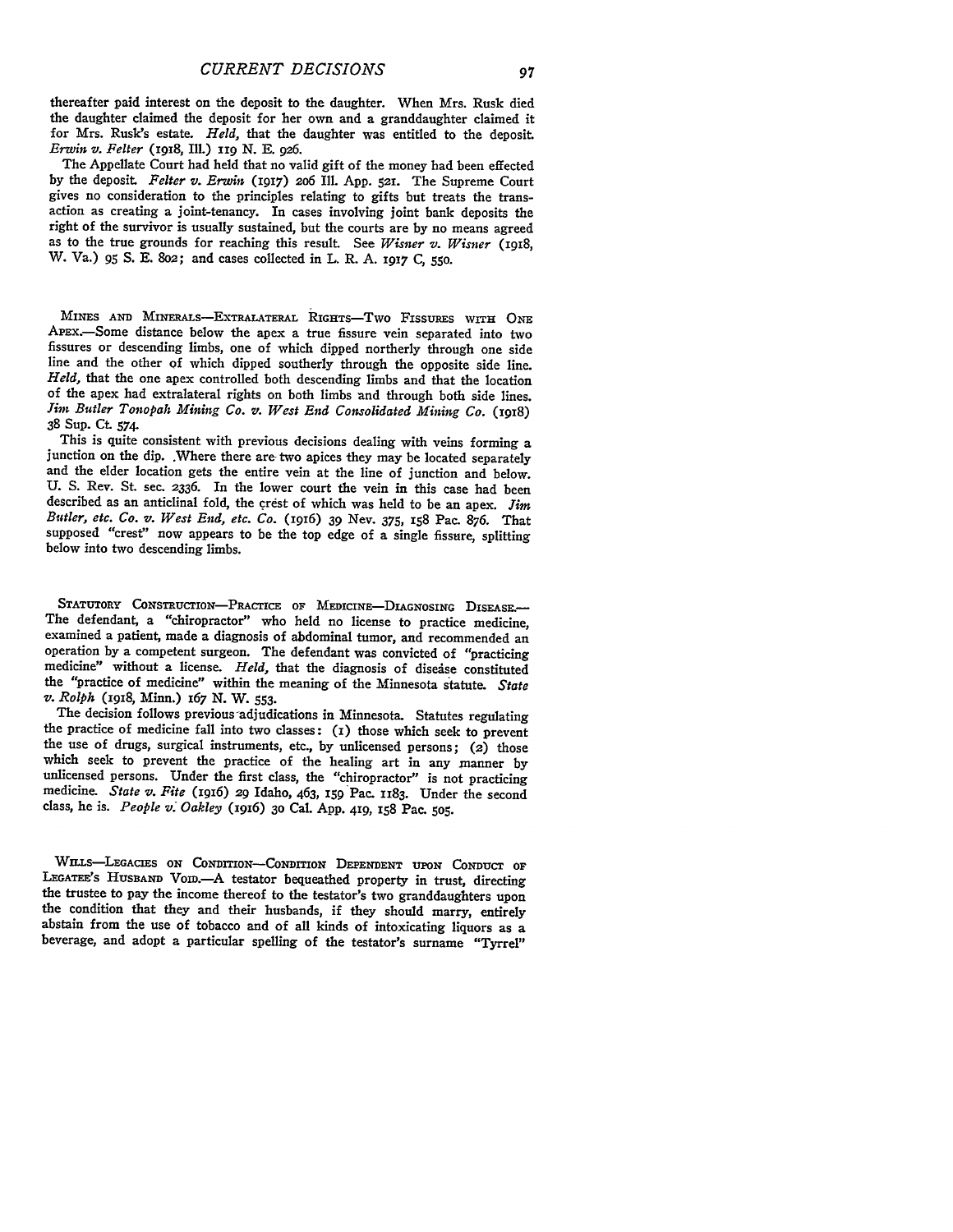whenever they should have occasion to write or spell it. The trustee filed a bill to construe the will. One of the granddaughters was married and her husband was living. *Held,* that the conditions were valid in so far as they were made dependent upon the conduct of the beneficiaries themselves, but were void in so far as they were made dependent upon the conduct of the husbands of such beneficiaries. *Holmes v. Connecticut Trust & Safe Deposit Co.* (I918) **92** Conn. 507, **1O3** Atl. **64o.**

The court reasons that too great a power of domination would be furnished the husband if he could threaten: "If you don't do as I wish, I'll smoke and you will lose your legacy1" Such power would be conducive of longings to escape from the marital yoke, and provocative of family discord. Hence the conditions are opposed to public policy and void. No precedent is cited; nor has one been found, but the reasoning seems sound. *Cf. Higgins v. Eaton* (i9IO, C. C. N. D. N. Y.) 178 Fed. **153,** where a legacy to a sister, conditioned upon her .brother going to live with her, was lost by his electing to live elsewhere. See also *Anonymous* **(I913,** Surr. Ct.) **41** *N.* Y. Supp. 7oo.

WORKMEN'S COMPENSATION ACT-ACCIDENT ARISING OUT OF EMPLOYMENT-ExERTIoN **RUPTURING DEFEcrIvE** HEAxT.-In a proceeding under the Indiana Workmen's Compensation Act (Laws 1915, ch. 106) for compensation because of the death of a coal miner while loading a coal car, it appeared that the death was due to a rupture of the aorta, which was in a diseased condition and apparently liable to be ruptured by any kind of violent or sudden physical exertion. The rupture in fact took place when the workman exerted himself to aid in pushing the car along the track. *Held,* that the accident arose out and in the course of the employment. Dausman, *J., dissenting. Indian Creek Coal & Mining Co. v. Calvert* (I918, Ind.) iig **N. E.** 51g.

The case turns of course upon the meaning of the words, "accident arising out of the employment." The opinion of the majority contains a review of many of the leading English and American cases, and is in accord with the general trend of the later decisions. *Cf.* **(1917)** *27* YALE **LAW JOURNAL, 144;** *ibid.* **578.**

**WORKMEN'S** COMPENSATION AcT-PERSoNs ENTITLED **To COMPENSATION-EFFECT OF WIDoW's REmARRIAGE.-In** a proceeding **for** compensation under the Massachusett's Workmen's Compensation Act (St. **1911,** c. 751, **pt 2,** sec. **6,** as amended) the defense was that the one seeking compensation, the widow of the deceased employee, had remarried and was no longer dependent for her support upon payments under the Act. *Held,* that the remarriage of the widow did not terminate her right to compensation. *Bott's. Case* (1918, Mass.) **<sup>119</sup> N.** E. **756.**

The precise question involved in this case seems not to have been previously decided. The court had preyiously held in *Murphy's Case* (I916) **224** Mass. **592, 113** N. E. 283, that upon a dependent's death the right to payments under the Act did not pass to his personal representatives, as that would frequently result in payments to persons in no way dependent upon the deceased. The present case construes the act to mean that a person who is a "dependent" -at the time of the injury remains so in spite of a subsequent change in the condition of actual dependency. The decision seems to carry out the meaning of the words used in the Massachusetts statute. As the court suggests, if it be